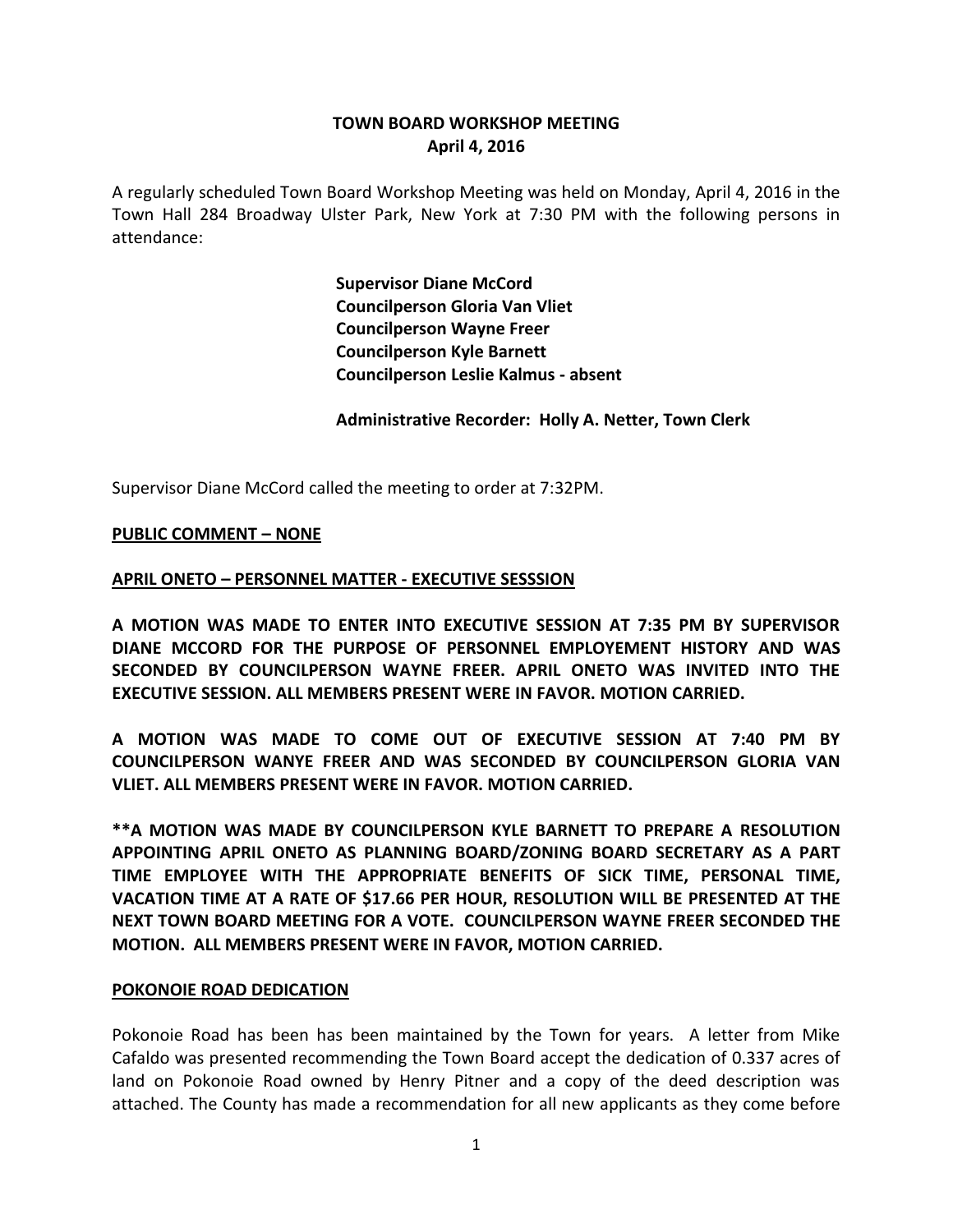the Planning Board. They are being asked to dedicate 25 feet from the center line of the section of the road which their property is on. Mr. Pitners' Project has already been approved and has the appropriate frontage. The Planning Board approved the application and Maps had been signed when Secretary April Oneto realized their condition in the Resolution which said the maps cannot be given to Mr. Pitner until the conveyance of the .0337 acres was given to the Town.

The conveyance was dropped off earlier today. Town Board has to agree to accept it, run it by Paul Kellar and then it gets signed. Then Mr. Pitner will be able to have his signed maps.

## **TOWN OF ESOPUS RESOLUTION APPROVING THE POKONOIE ROAD DEDICATION**

**Be it Resolved,** by the Town Board of the Town of Esopus, in the County of Ulster, State of New York, as follows,

**Whereas,** the Town Board wishes to accept the Road Parcel known as Pokonoie Road = 0.337 Acres to be dedicated to the Town of Esopus,

**Therefore, Be It Resolved,** the Town of Esopus Town Board accepts the road dedication of Pokonoie Road.

| <b>Councilperson Gloria Van Vliet</b><br><b>Councilperson Kyle Barnett</b> |               |
|----------------------------------------------------------------------------|---------------|
| <b>Councilperson Wayne Freer</b>                                           | <b>AYE</b>    |
| <b>Councilperson Gloria VanVliet</b>                                       | <b>AYE</b>    |
| <b>Councilperson Kyle W. Barnett</b>                                       | <b>AYE</b>    |
| <b>Councilperson Leslie Kalmus</b>                                         | <b>ABSENT</b> |
| <b>Supervisor Diane L. McCord</b>                                          | <b>AYE</b>    |
|                                                                            |               |

## **APPLICATION FOR CREDIT CARD – BANK OF GREENE COUNTY**

In prior meetings there were discussions regarding the Esopus Transfer Station being the only transfer station in the County still accepting cash. The Board in a previous meeting discussed the option of no longer accepting cash at the transfer station and only accepting credit cards or checks. Supervisor Diane McCord obtained information from the Bank of Greene County regarding their fees for offering this service. She has completed an application and is waiting for approval. Supervisor McCord said once this is approved the Town Clerks office, Transfer Station, water & sewer payment and the Tugboat Committee will all be able to accept the cards.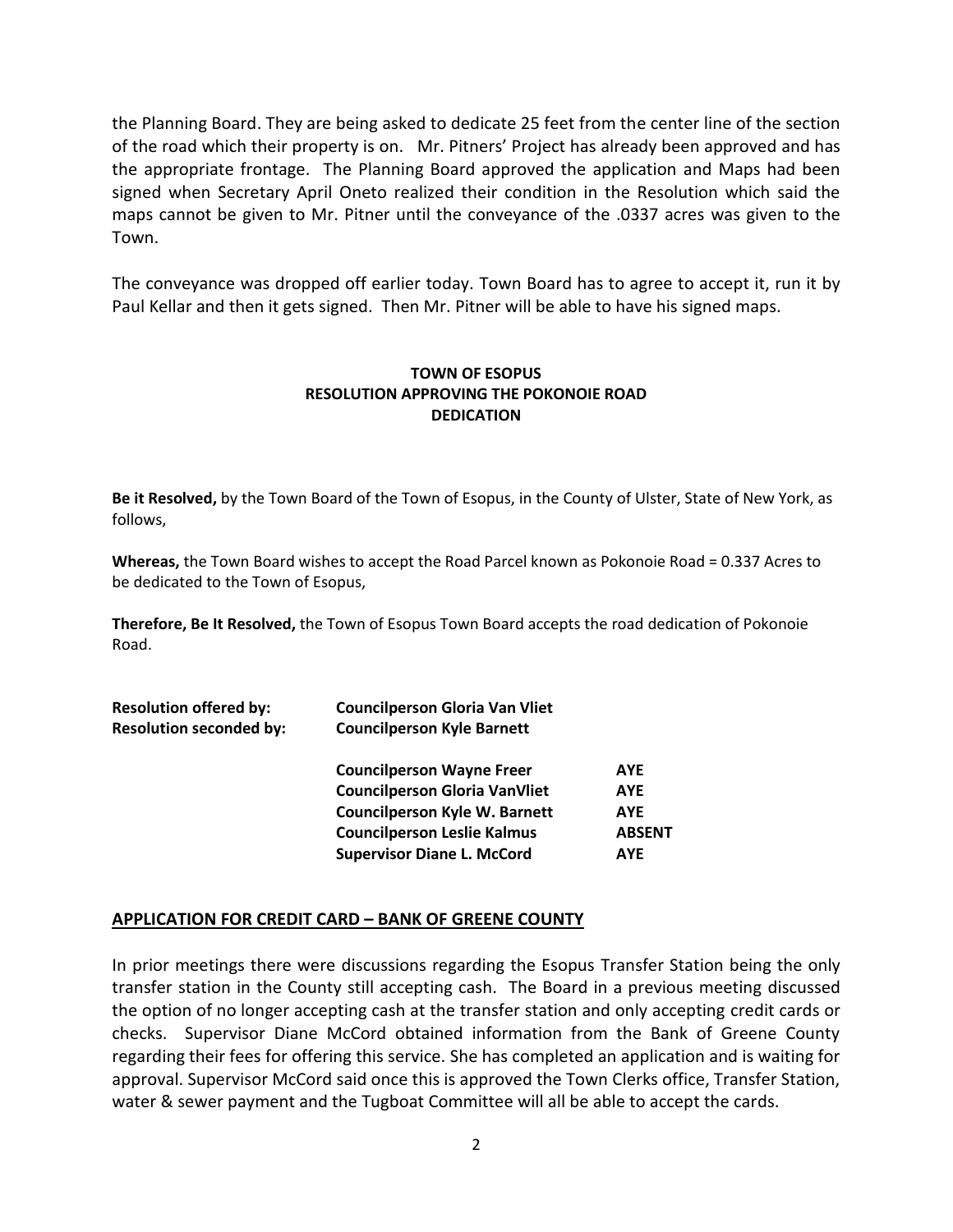Clarification of questions such as the cost of the equipment rental, whether the equipment would require internet service or be processed via the telephone line is needed. Town Clerk Holly Netter has researched similar services from other companies and has offered to sit in on a conference call with Greene County to address these questions. The subject will be discussed at a future meeting.

The Board also had previously discussed the Town getting a credit card to be used when items or services need to be ordered from companies who do not accept a purchase order. Currently Town employees need to use their personal credit card and submit a voucher for reimbursement. Supervisor McCord will follow-up with Greene County on this matter.

#### **ANNA DEVINE ASSESSMENT**

Kerry Danenberg is interested in purchasing the property formerly known as Anna Devine School. He had met with the Town Assessor, JoAnna Mignone, and is currently in contract to buy the property for \$900,000.00. Currently the assessed value on the property is 4.5 million dollars, however no taxes are paid on the property since it was owned by the Kingston City School District. After meeting with JoAnna, she had said she would change the assessment to 1.5 million. Mr. Danenberg questioned the Board how the calculation was made. The Town Board did not have an answer because the Town Board does not set the assessments. Esopus has a Sole Assessor and an Assessment Board of Review for Grievance. Mr. Danenberg said they were looking at utilizing the property for a 50 unit, 100 bedroom complex. The units would be occupied by "an artist type of community and professional people". The current zoning on the property is R-40. Upon Danenberg's research he believes land per acre value should not exceed \$15,000 per acre which is equal to \$180,000 - \$200,000. He said they need to take down the school which will cost \$100,000 and \$250,000-\$300,000 worth of toxicity needs to be abated. He believes the value in the present zoning to be negative \$200,000 to negative \$250,000. Mr. Danenberg said the initial assessment on the day they buy the property needs to be set at a realistic number and they need to understand the formulas and how the ongoing tax for the property it will be assessed. Their consultants and attorneys would like a PILOT program of some sort even if it was modified; which would not necessarily be a tax abatement but be a structure to go forward that would not be whimsical. They need to understand the calculation before they can move forward.

Councilperson Barnett said,"Why would you buy a property for \$900,000 when you believe the value is negative \$200,000 to negative \$250,000". Mr. Danenberg replied they are hoping to get the zoning changed and take the risk that developing the property over time would be worth the money invested. Danenberg said they are not saying that they won't pay taxes, but he would like to enter into a PILOT that would be structured so they know if it will make sense long term. Kyle said perhaps a solution may be to estimate what the fair market value of the completed project would be and fix the assessment at that number. Freer said he was not sure why he was in front of this Board because they do not set assessments. The process is already in place with an Assessor and an Assessment Board of Review for Grievance. Mr. Danenberg said he was looking for a PILOT program. Councilperson Freer said they would have to come in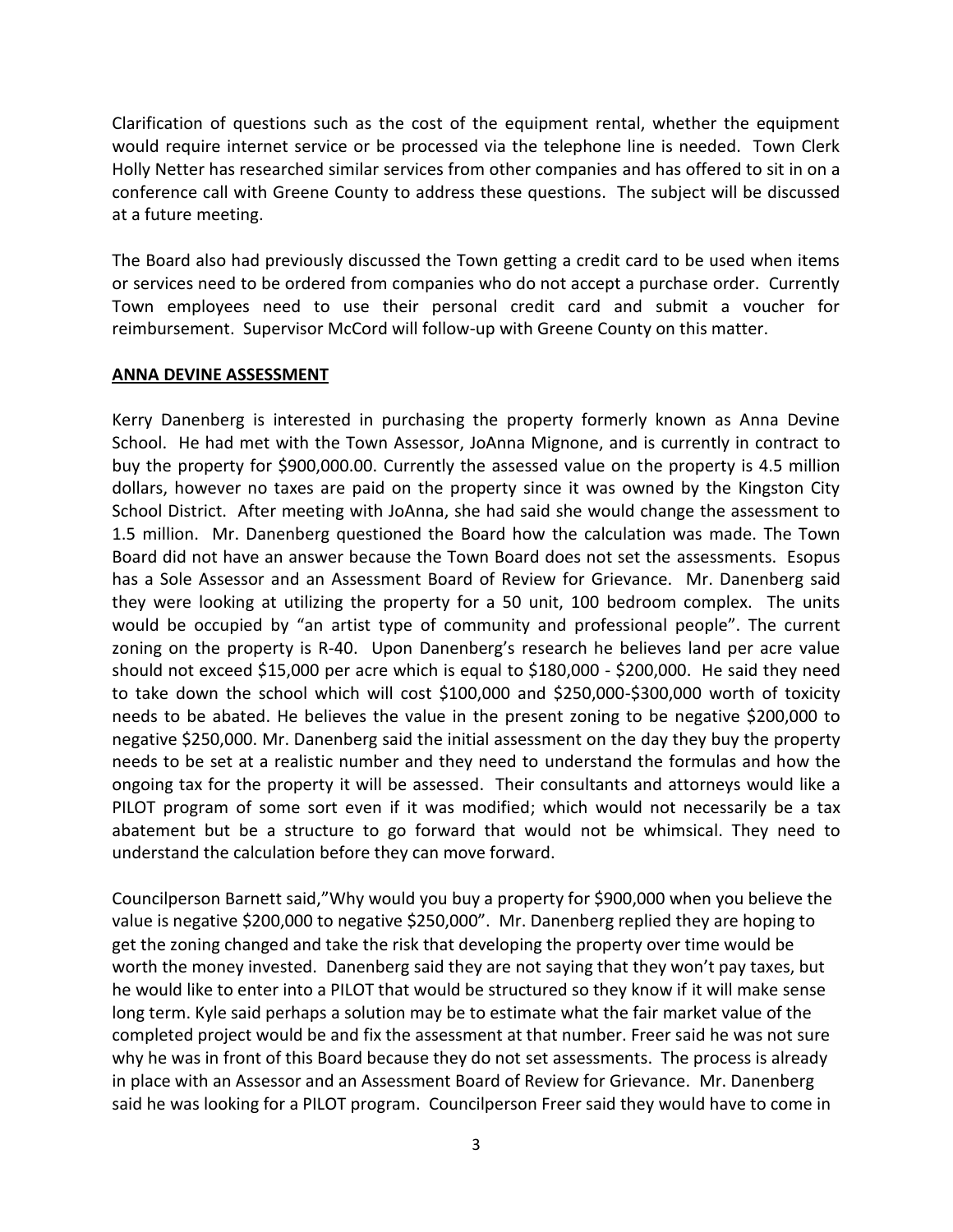and tell them what they were looking for. Danenberg said the first two years until it becomes operational he feels the taxes should be zero. Councilperson Gloria Van Vliet said, "you have to be kidding. "Many people in Esopus struggle to pay tax how can they let a developer come in and pay nothing". Danenberg said right now the site is a negative value and it is a toxic building. If they take the building down it has to be abated or the building would have to be encapsulated and there is a large cost differential. The Board does not have a right to dictate to the Assessor what she should assess a property for. They only have a right to accept or decline a PILOT program. Councilperson Freer said to come up with a PILOT program and we can decide whether we like it or not. Councilperson Kyle Barnett said they need a proposal that utilizes the income capitalization approach. This is based upon what the expected income and expenses we would be for the property upon completion using an appropriate equalization rate. In full build out what the expected income and expenses would be and therefore what the value is. They can measure it against the reasonable test. Then the Board can consider whether it would be something they would entertain or not. Councilperson Barnett asked if that made sense and Danenberg replied I guess we will try that. Supervisor McCord wrote a letter to the residents in Rifton. She said before they develop this property they are going to need to have people who want them. The Rifton Fire House is going to have a meeting on April 18, 2016 for the community to listen to the developer's proposal. The PILOT will also impact the Fire District and the other special districts. Councilperson Barnett said taxes could never be zero besides the practical reason, the developer will still be in need to some degree of government services, such as a fire, and that cost money. There will also be a process because the zoning will need to be changed in order for the project to be built. Supervisor McCord said Danenberg has a dead line and she wrote a letter to the School Board to see if they could get the time extended since there are many issues that need to be researched to see if the project will be viable.

Danenberg said there is still the unknown. After they get their income approach how does the Town base the tax; on income approach of what it will generate or the amount of money that is put into the property? Councilperson Barnett suggested they may want to talk to an appraiser who would look at cost approach and income approach and possibly comps, which may be difficult to find. They would then make a reconciliation to make a determination of what the value would be to the best of their ability because no one can see into the future. Once Danenberg has the calculations, they can present their PILOT option to the Board. The Board would then review and discuss it but has made no promises to a PILOT.

#### **BQ ENERGY, LLC - PAUL CURRAN**

Paul Curran is the Managing Director of BQ Energy, LLC located in Poughkeepsie. The company specializes on Solar Development on Landfills and Brownfields. He presented his company profile and gave samples of their experiences in alternative energy. The company has been recommended by NYSERDA. We are under pressure to show progress to NYSERDA by May 4. Gloria Van Vliet asked, "You are so close why haven't we heard of you". Paul responded, how can I put it delicately, your consultant and I do not get along at times. BQ has worked with Central Hudson as well as the DEC in New Paltz. A copy of the draft layout of the solar field was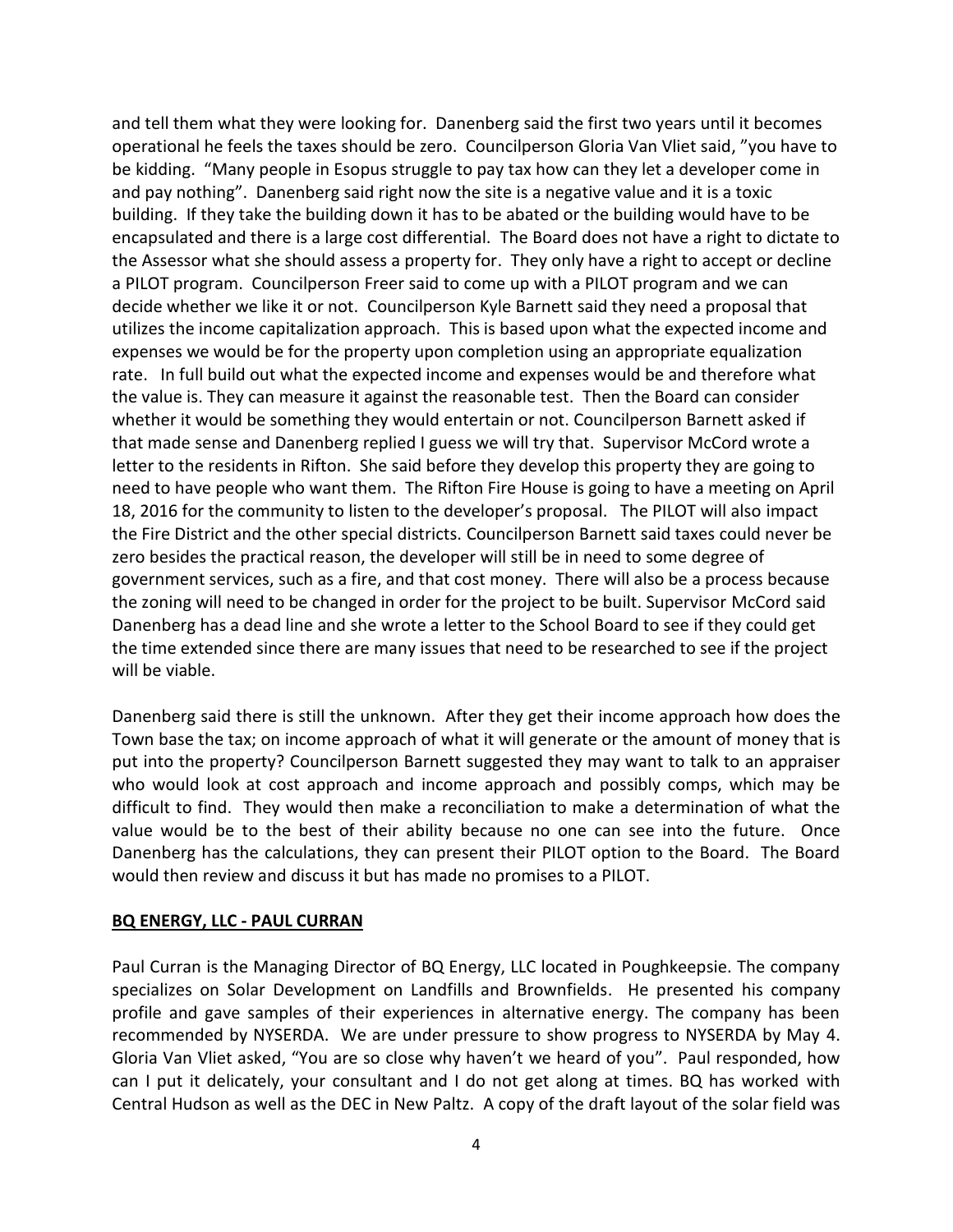provided by Paul. The project can be done relatively easily and he does not recommend making any changes because of the time crunch. He reviewed the next steps which need to be followed in order for this project to move along and keep our place in line with our interconnection with Central Hudson. SunEdison is likely to go bankrupt. Getting them to sign quickly is in the best interest of the Town. BQ can do the project quickly and time is of the essence, especially the piece with SunEdison. BQ sold Sun Edison some projects in 2011 which meant Paul had to go work for them for a year to manage the projects that they sold them. He left on good terms and still knows people there to call and get this done expeditiously. Councilperson Barnett asked what size the project would be. Barnett asked if they did an analysis based on volumetric or monetary credits. Paul said the Town would qualify for monetary credits due to the fact that the Town is grandfathered because we have an old NYSERDA contract. The size of the project can be controlled and can max out the grant funds. Kyle said if we are going to move forward on the SunEdison piece he would fill Paul in on the history. SunEdison went from \$35 a share last summer to \$ .23 per share as of today. Paul said they will save a little of development cost and risk, thus they would pass on the credit to the Town. Paul said it can be a good project and it's time to build it. BQ will mow the lawn and a fence would need to be installed with electrical code and security.

# **COUNCILPERSON KYLE BARNETT MADE A MOTION AUTHORIZING THE SUPERVISOR TO SIGN THE M.O.U. WITH BQ ENERGY, LLC SUBJECT TO A CONVERSATION WITH PAUL CURREN. THE MOTION WAS SECONDED BY COUNCILPERSON WAYNE FREER. ALL MEMBERS PRESENT WERE IN FAVOR, MOTION CARRIED.**

# **LENA DUN, MORESCA CLOTHING SATISFACTION OF MORTGAGE – WATERFRONT DEV. LOAN**

Supervisor McCord informed the Town Board the loan taken by Lena Dun of Moresca Clothing was paid off. All loans have been paid off and Supervisor McCord is waiting to hear from the County on who gets to keep the funds or whether it will be available once again to loan to others.

## **TRANSFER STATION FEE SCHEDULES**

Supervisor McCord gave each of the Board members a copy of the Fee Schedules from Marbletown and Saugerties. Diane asked the Board to review the handout and it will be discussed at a later meeting. Councilperson Wayne Freer met with Liberta and they plan on meeting again. Wayne will also talk to Dankelmann; many questions regarding equipment at the transfer Station need to be answered relating to the scale display, program and track hoe.

## **TRANSFER STATION PERMITS – LAURA PETIT, RECYCLING COORDINATOR, T/O NEW PALTZ**

Supervisor McCord provided the Board with a copy of an email from Laura Petit, Recycling Coordinator for the Town of New Paltz. Attached was a shared service document that was the result of an MRC Meeting at Marbletown last week. Also attached was a copy of Jason Zimmerman's original proposal that he had prepared for the Marbletown Town Board. The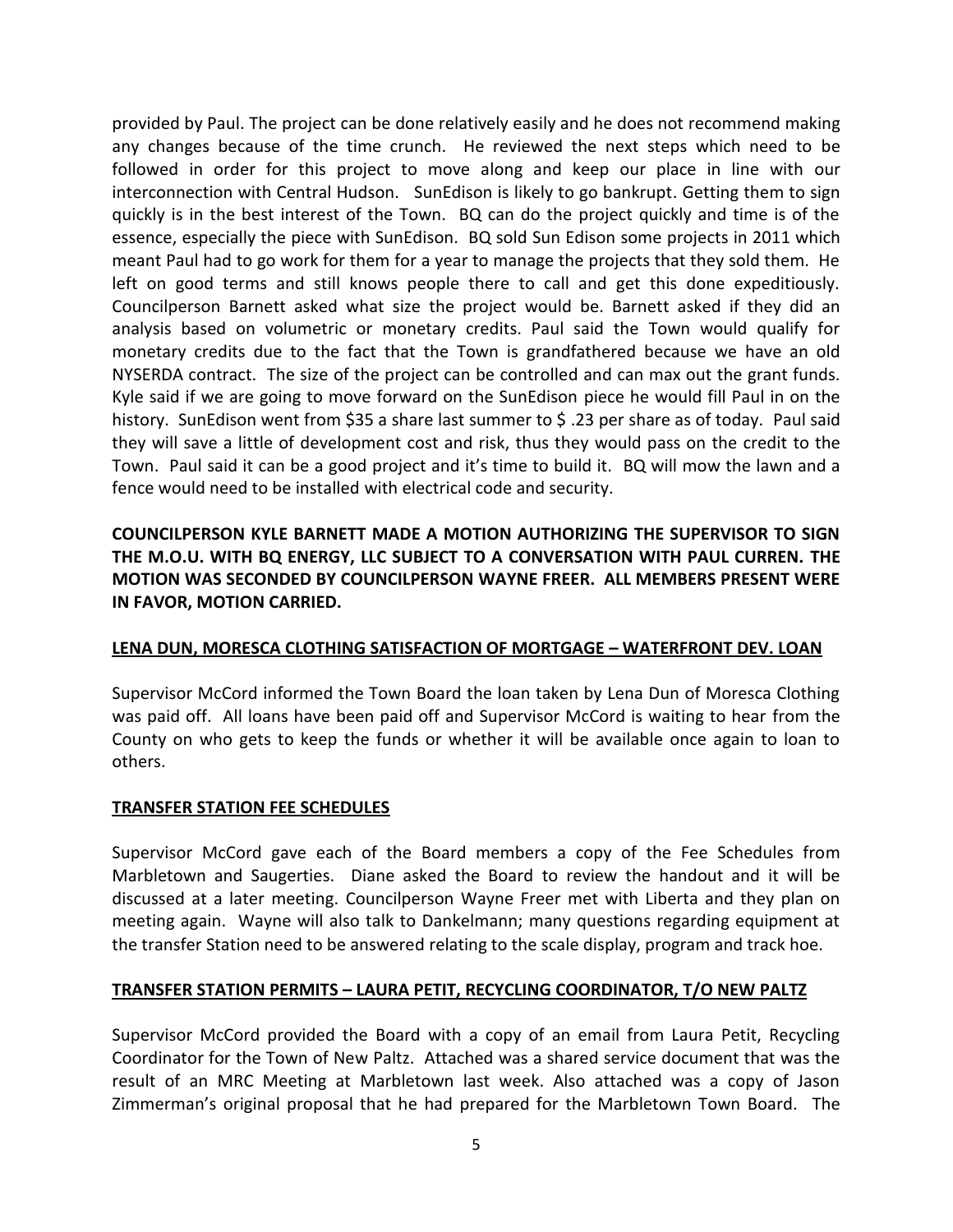email discussed proposed shared transfer station permits. The proposal would allow permitted residents from one Town to buy a discounted tag at another. The idea is to achieve more of their recycling goals with less effort. Each transfer station offers something different. If towns are forced to reduce their transfer station hours they can work with neighboring towns to choose the best days to stay open. The Board will look further into it. The Esopus transfer station is open 5 days a week and most others operate 2-3 days a week. Councilperson Gloria Van Vliet said she was concerned that individuals would use our transfer station because of it being open 5 days a week and we have to pay RRA to take it away. Garbage should not be a problem as long as the rate per pound is priced appropriately. However, many recycled materials are dropped off without a charge yet there is an expense to hauling them away.

## **ITHACA HIGHWAY SCHOOL – MIKE CAFALDO & STAFF PERSON**

Highway Superintendent Mike Cafaldo and one highway employee have requested to attend the 2016 Highway School in Ithaca, NY from June  $5^{\text{th}}$  – June  $8^{\text{th}}$ . The Registration fee will be \$110.00 per person and the cost of lodging will be \$139.00 per night. A resolution will be presented at the April Town Board meeting.

## **EMPLOYEE WORKSHOPS**

Supervisor McCord said on April 13 a mandatory class for Anger Management was held for all employees in the Highway Department and on April 27 a mandatory harassment class will be held for all Town Employees.

Mike Kutski said they will be implementing a **cell phone policy**. Mike said he would provide a copy of the Town of Rensselaer's cell phone policy for the Board to review.

# **RESOLUTION TO PURCHASE 2 FREIGHTLINER TRUCKS FOR HIGHWAY DEPARTMENT**

# **TOWN OF ESOPUS RESOLUTION TO PURCHASE (2) FREIGHTLIGHTLINER TRUCKS WITH DUMP FOR HIGHWAY DEPARTMENT**

**Be it Resolved,** by the Town Board of the Town of Esopus, in the County of Ulster, State of New York the following:

**Whereas,** our Highway Superintendent, Michael Cafaldo, has submitted a request to purchase the following equipment:

2016 Freightliner Truck Model CT108042SD with Dump Body, VIN 1FVAG5CY7GHHT5267 - \$155,577.00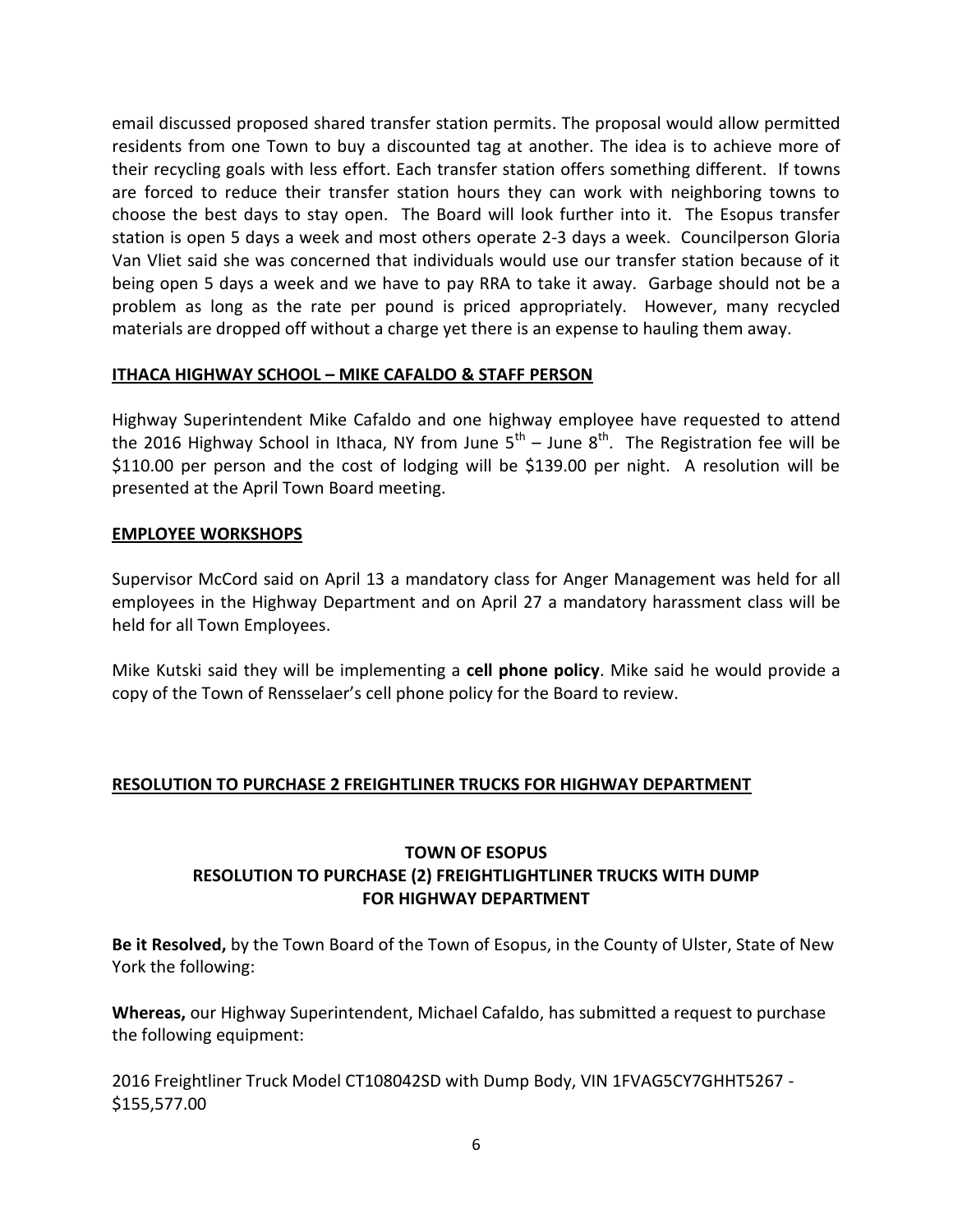2016 Freightliner Truck Model CT108042SD with Dump Body, VIN 1FVAG5CY9GHHT5268 - \$155,577.00 **Total Purchase Price: \$311,154.00**

#### **PAYMENT TERMS – 60 months OR 5 YEAR TERM**

**LEASE………………………………………………\$65,840.30 Per Year**

**THEREFORE, BE IT RESOLVED,** that the Town of Esopus Town Board authorizes the purchase of the (2) 2016 Freightliner Trucks Models CT108042SD with Dump Body requested for the Town of Esopus Highway Department.

| <b>Resolution seconded by:</b><br><b>Supervisor Diane McCord</b><br><b>Councilperson Wayne Freer AYE</b><br><b>Councilperson Gloria VanVliet</b><br><b>AYE</b><br><b>Councilperson Kyle W. Barnett</b><br><b>AYE</b><br><b>Councilperson Leslie Kalmus ABSENT</b> |
|-------------------------------------------------------------------------------------------------------------------------------------------------------------------------------------------------------------------------------------------------------------------|
|                                                                                                                                                                                                                                                                   |
|                                                                                                                                                                                                                                                                   |
|                                                                                                                                                                                                                                                                   |
|                                                                                                                                                                                                                                                                   |
|                                                                                                                                                                                                                                                                   |
| <b>Supervisor Diane L. McCord AYE</b>                                                                                                                                                                                                                             |

#### **MISCELANEOUS**

Solar panels need to be fixed at town hall. The cost is estimated to be \$773.00. Councilperson Wayne Freer made the suggestion that the photovoltaic class from BOCES be asked to come over once a month to look at the system. The class visits several times a year as a field trip and this could be an educational experience and beneficial to both parties.

## **UNION CONTRACT – Executive Session**

**COUNCILPERSON KYLE BARNETT MADE A MOTION AT 9:00 PM TO ENTER INTO EXECUTIVE SESSSION TO DISCUSS EMPLOYMENT RELATED MATTERS INVOLVING UNION EMPLOYEES. MOTION WAS SECONDED BY SUPERVISOR MCCORD. ALL MEMBERS PRESENT WERE IN FAVOR. MOTION CARRIED.** 

**A MOTION WAS MADE BY SUPERVISOR MCCORD TO COME OUT OF EXECUTIVE SESSION AT 9:09 PM; MOTION WAS SECONDED BY COUNCILPERSON WAYNE FREER. ALL MEMBERS PRESENT WERE IN FAVOR. MOTION CARRIED.**

**NO ACTION TAKEN**